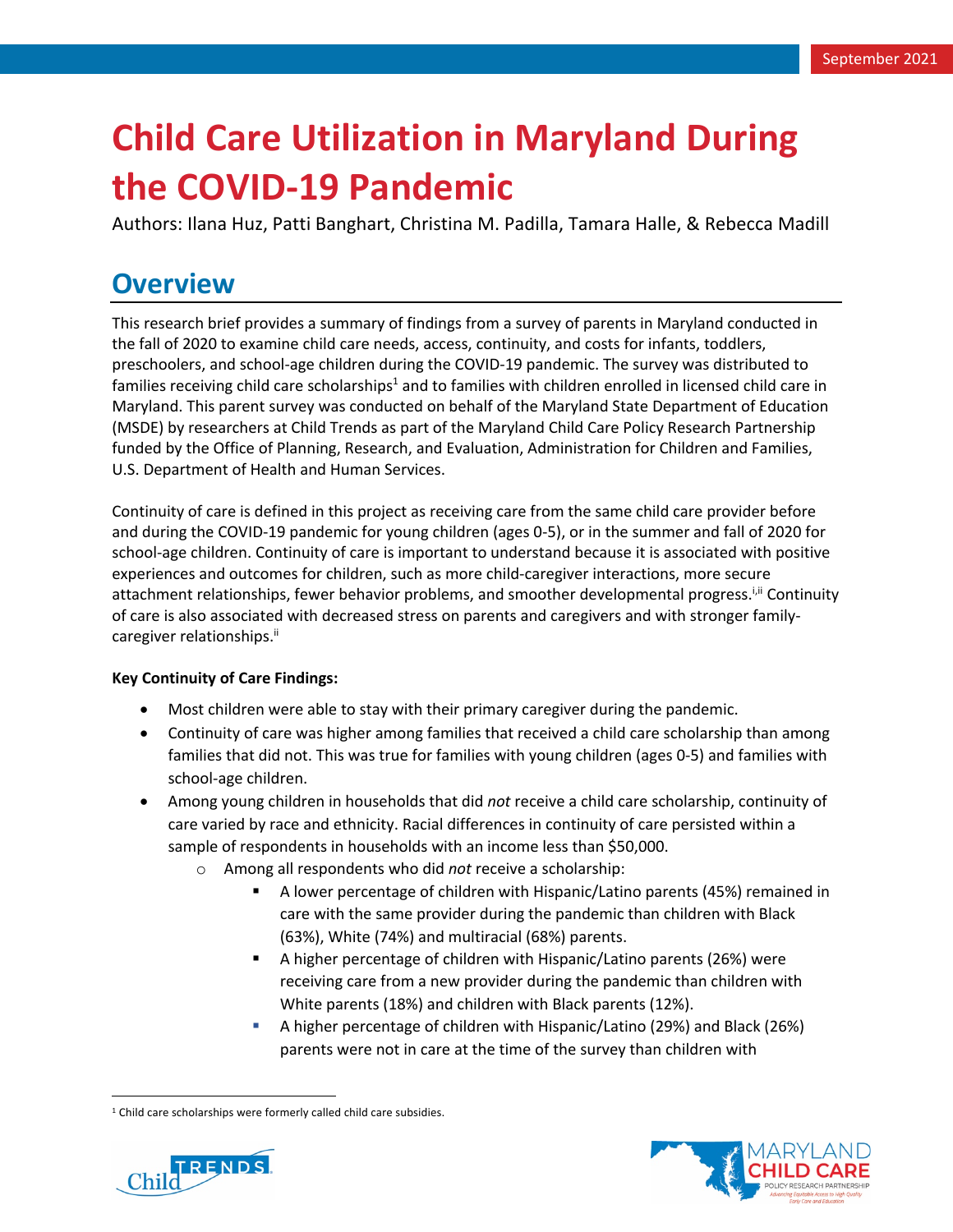multiracial (10%) or White (8%) parents.

o Among respondents with household incomes less than \$50,000 but who did *not* receive a child care scholarship, children with White parents (71%) remained with the same child care provider during the pandemic at higher rates than children with Black (55%), Hispanic/Latino (44%), or multiracial (40%) parents.

#### **Key Cost of Care Findings:**

- For most young children who were still cared for by the same primary care provider, child care expenses stayed the same during the pandemic as they were before the pandemic.
- Two thirds of respondents who received a child care scholarship reported that the scholarship did not sufficiently cover school-age care expenses during the school day.
- More than 2 out of 3 Black, Hispanic/Latino, and multiracial parents reported that out-of-pocket fees for school-age care were not affordable, compared to about 2 out of 5 White parents. Racial disparities in reporting that out-of-pocket costs for school-age child care were not affordable were also evident when examined among only those with a household income less than \$50,000.

This brief begins with context related to the provision and receipt of child care during the COVID-19 pandemic and outlines challenges faced by parents and child care providers, as well as policies put in place to support child care. Next, we provide an overview of the survey from which data were obtained, followed by findings related to respondent characteristics, continuity of child care, and cost of child care. Finally, we discuss findings in terms of their implications for policy and practice in Maryland.

# **Introduction**

The global COVID-19 pandemic that began in March 2020 caused major shifts to the national landscape of early child care and early education (ECE). Mandated child care closures, shifts in parental employment status, and concerns about health and safety resulted in large changes to the supply of and demand for child care during the pandemic. Due to increased expenses from new health and safety regulations and reduced revenue from lower enrollment, many child care providers have faced financial instability. A national survey of licensed child care centers and family child care homes conducted in November 2020 found that 44 percent of child care providers reported feeling uncertain of how much longer they would stay open.<sup>iii</sup>

Parents have also reported difficulties due to COVID-related child care closures. In a national survey of parents conducted in August 2020, more than 70 percent of parents reported that their child care provider was closed or operating with limited hours or space, and approximately one third of parents who had an unrelated child care provider before the pandemic shifted to having a family member or relative care for their child(ren).  $iv$ 

Parents of school-age children encountered additional challenges during the pandemic. The same survey found that two thirds of parents with school-age children reported that schools would require some type of online learning during the 2020-2021 school year. Thirty-eight percent of parents with schoolage children said they would look for a child care provider if their school did not open in fall 2020;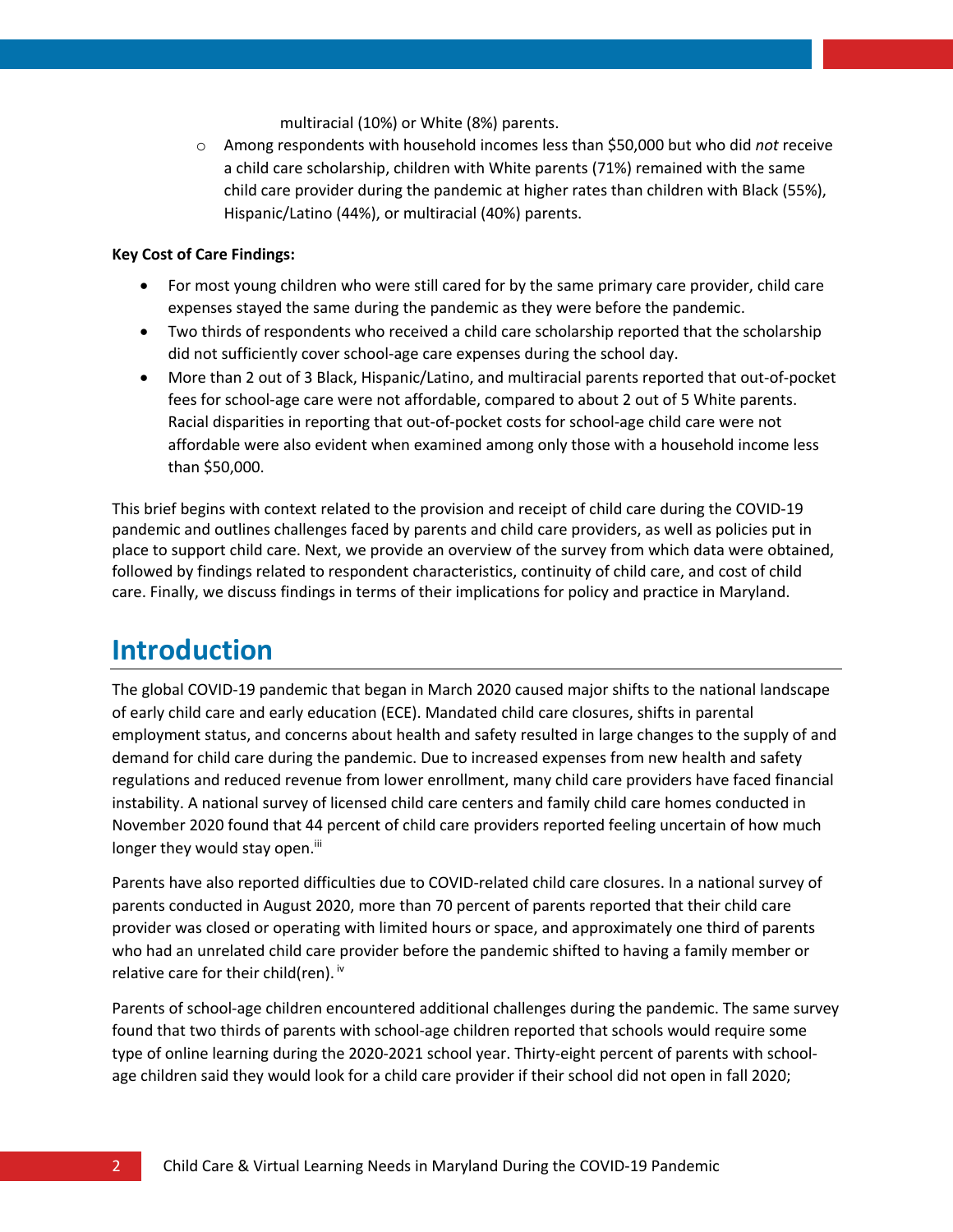however, 75 percent of these parents said they would be unable to afford or unwilling to pay for this care.iv

In Maryland, the vast majority (79%) of child care providers said in January 2021 that they experienced financial losses, and nearly half (49%) believed that if families kept children at home for another six months, they would have to close permanently. One third (33%) of providers said that they would need to increase tuition and/or fees if families kept children home for another six months. v

This research brief provides a summary of findings from a survey of Maryland parents conducted in the fall of 2020 to examine child care needs, access, continuity, and costs for infants, toddlers, preschoolers, and school-age children during the COVID-19 pandemic.

The purpose of the survey was to answer the following questions:

- 1. How many children are receiving child care from the same primary provider at the time of survey completion (fall 2020) as they had been before the pandemic?
- 2. Are families able to afford child care? Do child care scholarships sufficiently cover the cost of care?
- 3. Are there differences by scholarship receipt or by race/ethnicity in continuity and cost of child care in Maryland during the pandemic?

This parent survey was conducted as part of the Maryland Child Care Policy Research Partnership. It complements the Maryland Family Network's survey<sup>v</sup> of child care providers conducted in January 2021, which highlighted difficulties faced by child care providers by providing information about Maryland families' experiences with child care during the pandemic. Further, the findings of this parent survey provide insights to state administrators and policymakers looking to support families and child care providers during the current public health crisis and its aftermath.

# **The Maryland Child Care Policy Research Partnership**

In October 2019, Child Trends, in partnership with the Maryland State Department of Education (MSDE) Division of Early Childhood, received funding for a four-year project from the Office of Planning, Research, and Evaluation within the U.S. Department of Health and Human Services to investigate how Maryland's Child Care and Development Fund (CCDF) policies, regulations, and initiatives enacted since the Child Care and Development Block Grant (CCDBG) Act of 2014 have affected low-income families' equitable access to high-quality child care.

Before providing more information about the methods and findings of the Maryland COVID Parent Survey, we briefly review the policy contexts affecting child care in Maryland as a result of the COVID-19 pandemic.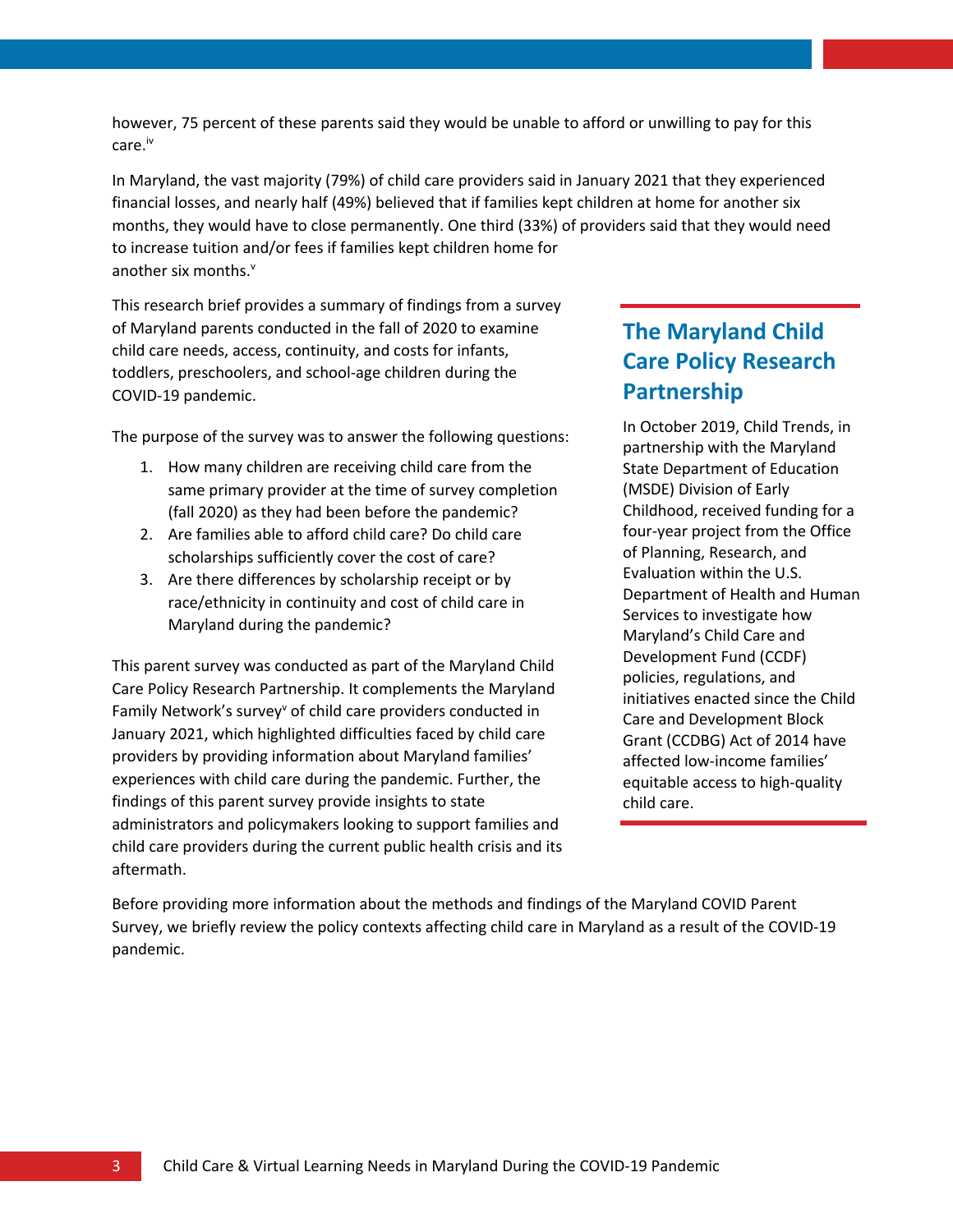# **Federal and Maryland state policies to support child care during the pandemic**

In March 2020, the Coronavirus Aid, Relief, and Economic Security (CARES) Act was signed into law. The CARES Act included \$3.5 billion in supplemental appropriations for the Child Care and Development Block Grant (CCDBG)<sup>2</sup> to prevent, prepare for, and respond to the coronavirus.<sup>vi</sup> States were given broad flexibility for how to use this funding and have therefore taken a variety of approaches to address the needs of working families and child care providers during the COVID-19 pandemic.<sup>vi</sup> A Child Trends policy scan found that a majority of states are using these funds to support families and providers by waiving or covering a portion of the child care tuition that families receiving child care subsidies might otherwise have to pay; continuing to pay providers for subsidized slots during an initial period of closure or low attendance; and providing additional funds for the care of children of essential workers.<sup>vii</sup>

Maryland received \$45 million in supplemental CCDBG funds through the CARES Act and deemed child care an essential service. The state used three quarters of its supplemental funds to cover the costs of child care for essential workers and about a quarter to increase child care scholarship<sup>3</sup> payment rates for providers that were open and serving frontline and essential workers.<sup>viii</sup> Maryland also continued to provide scholarship payments to providers based on enrollment rather than attendance, <sup>viii, 4</sup> and it provided start-up grants to encourage new providers to open. As of September 1, 2020, 79 percent of child care providers had reopened.<sup>ix</sup> The state did not add slots for school-age children in child care during remote learning and did not cover the full-day rate of care for school-age children receiving subsidies during the school year.<sup>5</sup>

# **The Maryland Parent Survey of Child Care During the COVID-19 Pandemic**

MSDE was interested in understanding whether there were disparities in how Maryland families were affected by the pandemic in terms of their access to child care, especially among families that receive child care scholarships. To be eligible to receive a child care scholarship, all parents in the household must be working and household income must be below a particular amount, which varies based on the number of individuals in the household. An online survey was distributed to parents in Maryland between September 4, 2020 and November

#### **Key Terms**

**Continuity of care:** receipt of care from the same child care provider before and during the COVID-19 pandemic for children ages 0-5, or in the summer and fall of 2020 for school-age children

**Cost:** the amount parents need to pay for their child to attend or receive child care

**Access:** the ability to enroll one's child(ren) in an affordable child care arrangement with reasonable effort that supports their child's development and meets parents' needs

<sup>&</sup>lt;sup>2</sup> The Child Care and Development Block Grant (CCDBG) provides the federal funds delivered through the federal Child Care and Development Fund (CCDF) program.

<sup>&</sup>lt;sup>3</sup> Maryland refers to child care subsidies, funded through the CCDF program, as child care scholarships.<br><sup>4</sup> Before the COVID-19 pandemic, Maryland was one of six states to base subsidy payment on enrollment, not attendan https://www.acf.hhs.gov/occ/policy-guidance/delinking-provider-payments-and-attendance).

<sup>5</sup> During the COVID-19 pandemic, CCDF Lead Agencies have the option to pay full-day rates for school-age children when they are virtually learning/not physically attending school. For more information, see: https://www.acf.hhs.gov/occ/faq/ccdf-frequently-asked-questionsresponse-covid-19#28.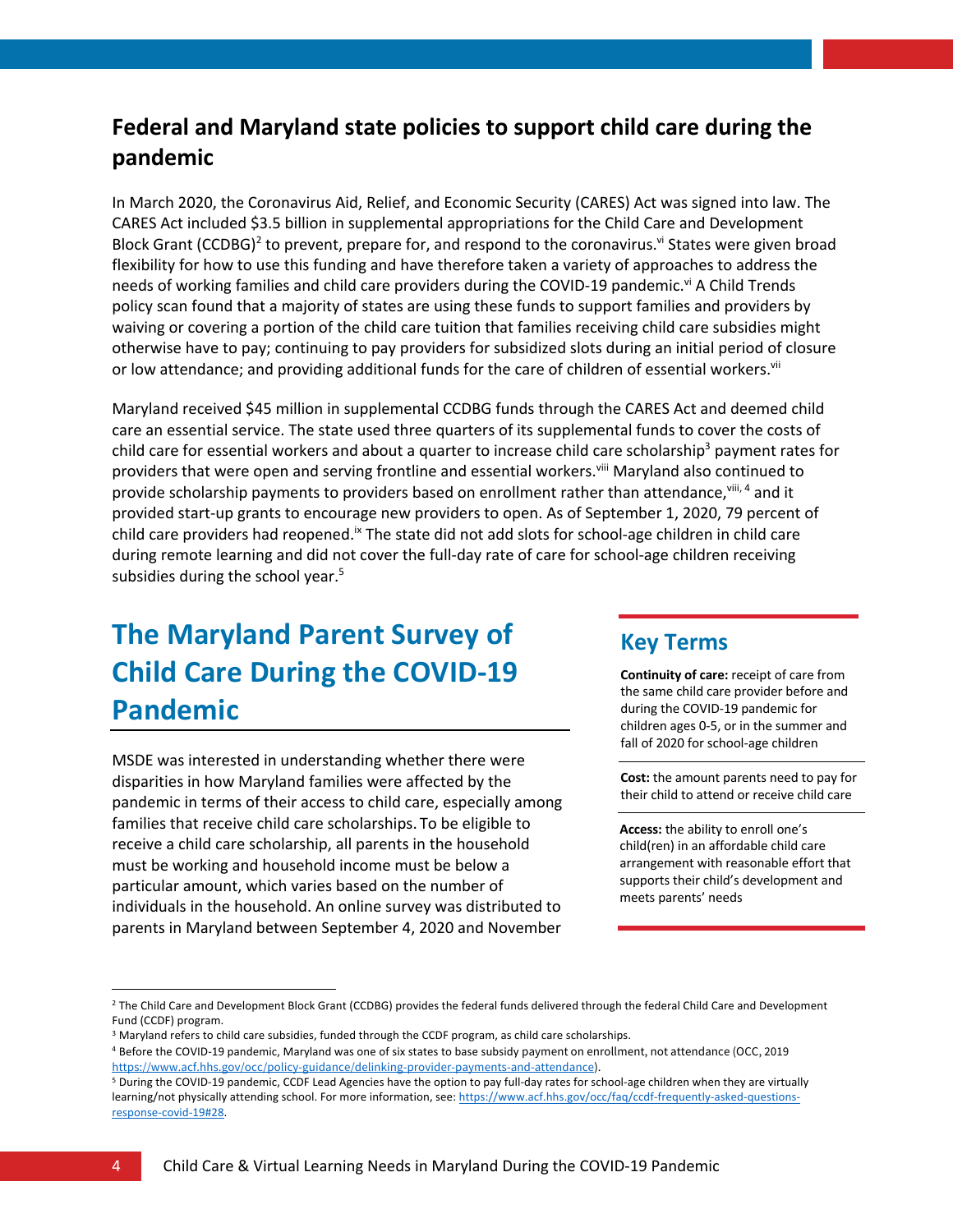9, 2020. All families participating in Maryland's child care scholarship program were contacted about participating in the survey, and all licensed child care providers were asked to share a link to the survey with enrolled families. Because of this recruitment method, the resulting sample largely included families that were receiving child care scholarships and non-scholarship-receiving families that had a child enrolled in child care in Maryland at the time of survey distribution. Parents were asked about their child care needs and use during the pandemic for their young (ages 0-5) and school-age children. For more detail on the methodology of this survey, including sample sizes, see Appendices A & B.

# **Findings**

All differences between subgroups discussed in this brief are statistically significant at  $p<$ .05.<sup>x, 6</sup> The number of respondents contributing to analyses for individual survey items varied because not all participants answered every question (e.g., a participant would receive questions about school-age child care only if they had a school-age child). Because sample sizes varied by survey item and some samples were quite small, we note the relevant sample sizes from which findings are drawn in figure titles and footnotes. For detailed demographic characteristics, see Table 2 in Appendix B.

### **Respondent characteristics**

#### **Survey respondents reflected the state population distribution by county but households with low incomes and Black parents were more highly represented in the survey sample than in the state as a whole.**

Analyses explored how representative the survey sample was of the Maryland population.<sup>7</sup> Survey respondents' county of residence generally reflected the population distribution across the state, xi, 8 with the highest percentage of participants in Baltimore County, Montgomery County, Prince George's County, and Baltimore City (see Appendix B, Table 2).

The distribution of household incomes among survey respondents skewed lower compared to the population of Maryland as a whole. For example, 55 percent of survey respondents reported household incomes less than \$50,000 compared to 30 percent of households in the state overall. This finding aligns with our survey recruitment methods. All families participating in Maryland's child care scholarship program were intentionally invited to participate in the survey because MSDE was especially interested in understanding their needs during the pandemic, and the scholarship program has a household income eligiblity threshold that targets lower-income households. For example, a household of four with an annual income of \$71,525 is eligible for child care, but a household of four with an annual income above that is not.

<sup>&</sup>lt;sup>6</sup> We did not adjust our p-values for multiple comparisons because doing so would have been overly-conservative for our often relatively small sample sizes, and we did not want to inflate the risk of a Type II error (false negatives).

<sup>7</sup> Due to our recruitment approach which resulted in an overrepresentation of scholarship recipients in our sample, caution should be taken when interpreting comparisons between the sample of survey respondents and the state population. While it would have been optimal to compare the characteristics of our sample with those of scholarship recipients in the state of Maryland as a whole, we could not take this approach due to limited publicly available data on characteristics such as county of residence and change in employment status for all

scholarship recipients statewide (see Appendix B, Table 2).<br><sup>8</sup> Population distribution is based on population estimates from July 2019.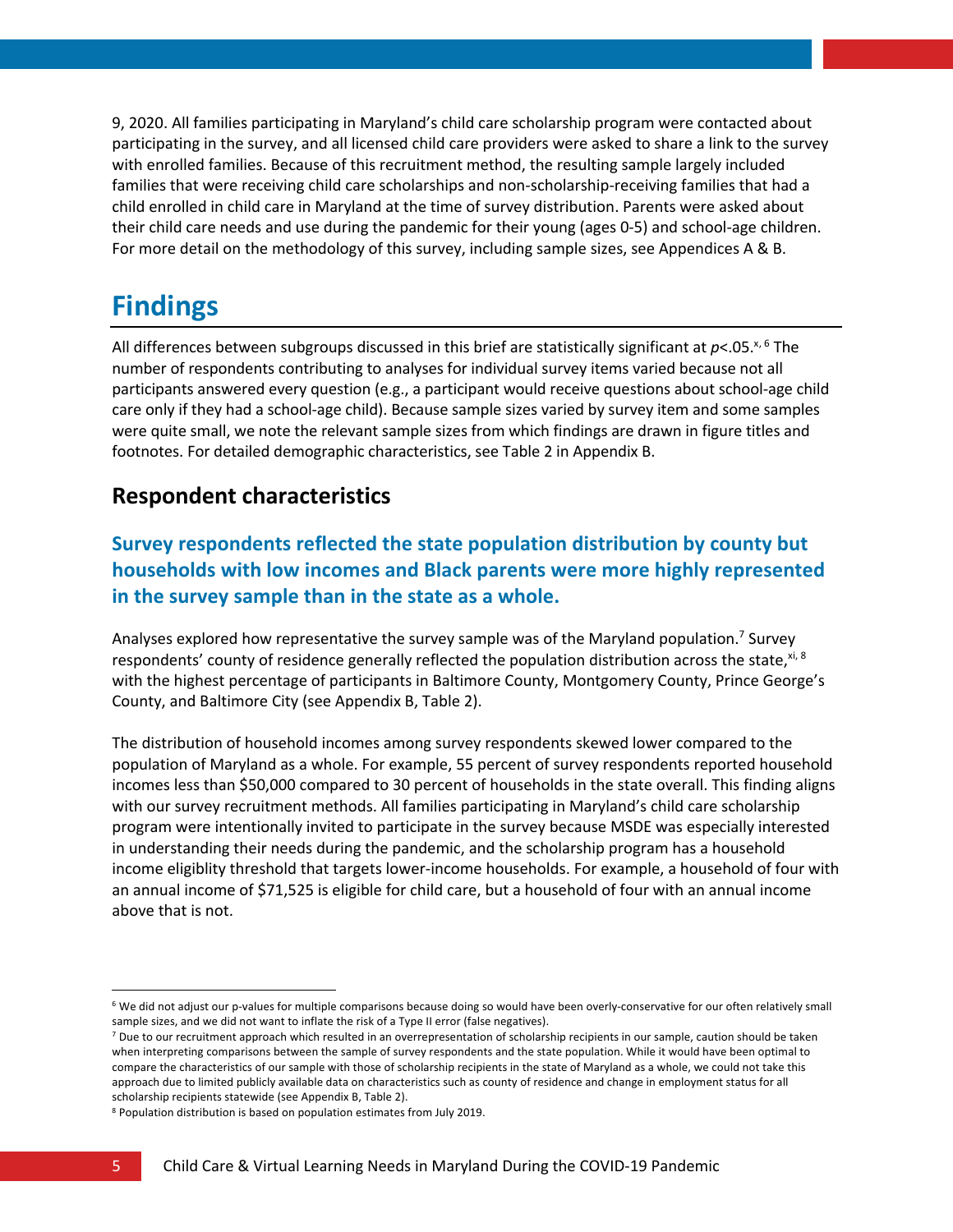Compared to statewide racial demographics, a larger proportion of survey respondents identified as Black, and a smaller proportion identified as White. The proportion of survey respondents who identified as Hispanic/Latino, however, reflected the proportion of Hispanic residents statewide. The overrepresentation of Black residents in the survey sample is likely confounded with the high concentration of lower-income households in our sample and the high representation of respondents from Baltimore City and Prince George's counties, whose populations are more than 60 percent Black.<sup>xii</sup> Indeed, 80 percent of Black families in our sample reported incomes less than \$50,000, compared to 63 percent of Hispanic/Latino families, 57 percent of multiracial families, 35 percent of Asian families, and 28 percent of White families (see Appendix B, Table 3).

#### **The majority of respondents reported being essential workers or having an essential worker in the household.**

Nearly three quarters (72%) of respondents reported that they and/or someone else in their household was an essential worker. This is higher than the percentage of individuals in the full Maryland labor force who are essential workers.<sup>xiii</sup> Four in ten respondents reported that compared to before the COVID-19 pandemic, they or another adult in their household was working fewer hours, furloughed, lost a job, or quit a job at the time of survey completion.

**Four in ten respondents** reported that compared to before the COVID-19 pandemic, they or another adult in their household was either working fewer hours, furloughed, lost a job, or quit a job at the time of survey completion.

#### **Racial and ethnic disparities in household income, child care scholarship receipt, and change in employment status were evident.**

White and Asian respondents generally reported higher household incomes than Black and Hispanic/Latino respondents (see Appendix B, Table 3). This pattern is consistent with that of all Maryland houesholds.<sup>xiv</sup> Black respondents (60%) reported the highest rate of scholarship receipt and White (22%) and Asian (22%) respondents reported the lowest rate of scholarship receipt (see Figure 1). In addition, slightly fewer than half of Hispanic/Latino (49%), Black (46%), and multiracial (45%) respondents reported that they or another adult in their household was working fewer hours, furloughed, lost a job, or quit a job, compared to just more than one quarter (28%) of White respondents (See Appendix B, Table 3).

The racial disparities in household income reflect patterns of racial segregation fueled by both past and current discriminatory policies in the United States as a whole and in Maryland in particular that have prevented Black families from obtaining mortgages and owning homes.<sup>xv, xvi</sup> Coupled with barriers to educational and economic opportunities, these policies have led to high concentrations of African American families within lower-income communities in the United States.<sup>xvii, xviii</sup> While White, Black, and Hispanic families in Maryland generally fare better than the national average, by race, in terms of labor force participation, business value, median property value, and educational attainment, racial disparities in these indicators of wealth and prosperity within Maryland persist.<sup>xii</sup> These findings underscore the importance of disentangling race and socioeconomic status, when possible, in analyses. <sup>xix, xx</sup> Although we do not include controls in analyses, where racial differences in findings are significant, we further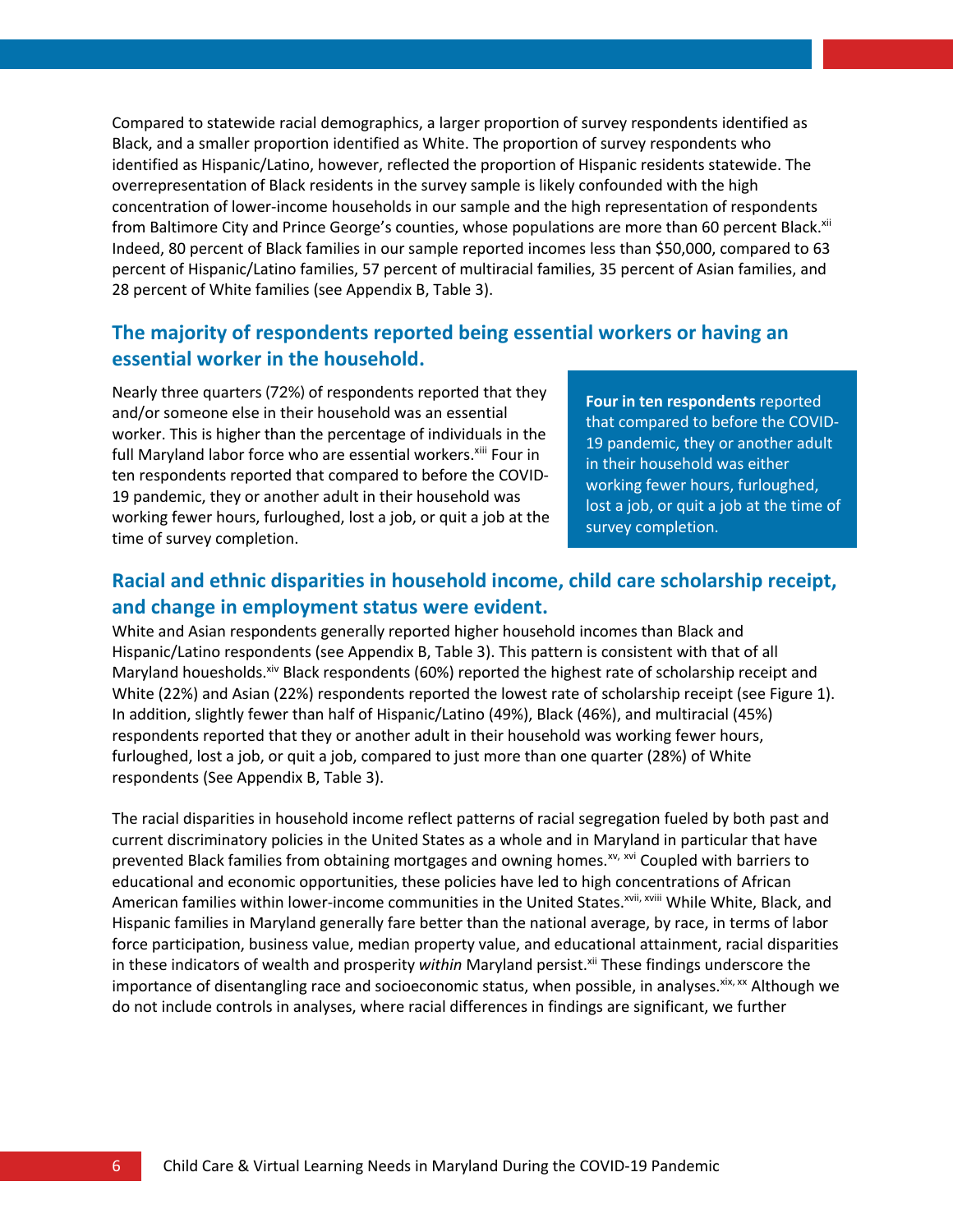investigate whether these differences persist among lower-income households through sub-group analyses. 9



**Figure 1**. Proportion of respondents who indicated that they received a child care scholarship, by race/ethnicity (n=3,213)

\*Due to small samples sizes (n<50), this figure does not include information about children whose parents identified as American Indian/Alaskan Native, Native Hawaiian or Pacific Islander, or other.

### **Continuity of child care**

Access to stable, high-quality ECE is important for both children and families. Participation in highquality ECE is associated with positive outcomes for children, families, and communities across many domains.<sup>xxi</sup> As noted, CCDBG funding from the CARES Act enabled children of essential workers to continue attending child care. These funds were also used to support and stabilize providers who cared for children receiving child care scholarships in the early months of the COVID-19 pandemic in 2020. While a high proportion of child care providers in Maryland had reopened by September 2020, a primary concern was whether young children (i.e., infants, toddlers, and preschoolers) and school-age children who were in care before the pandemic or in the summer, respectively, needed care in the fall of 2020. Furthermore, we were interested in learning whether children continued to be cared for by the child care provider they had before the pandemic. We operationalize continuity of care as remaining with the same provider before and during the pandemic for young children, or during the summer and fall of 2020 for school-age children. A lack of continuity of care includes being in care with a different provider than before the pandemic or in the summer or no longer being in care at the time of survey completion.

Thissection discusses findings for respondents who had at least one child in their household who received child care before the COVID-19 pandemic or in the summer of 2020.

<sup>&</sup>lt;sup>9</sup> In our sample, race and ethnicity is a mutually exclusive categorical variable. Percentages of individuals in each racial group include only those who did *not* identify as Hispanic and those in the Hispanic group could have identified as any race.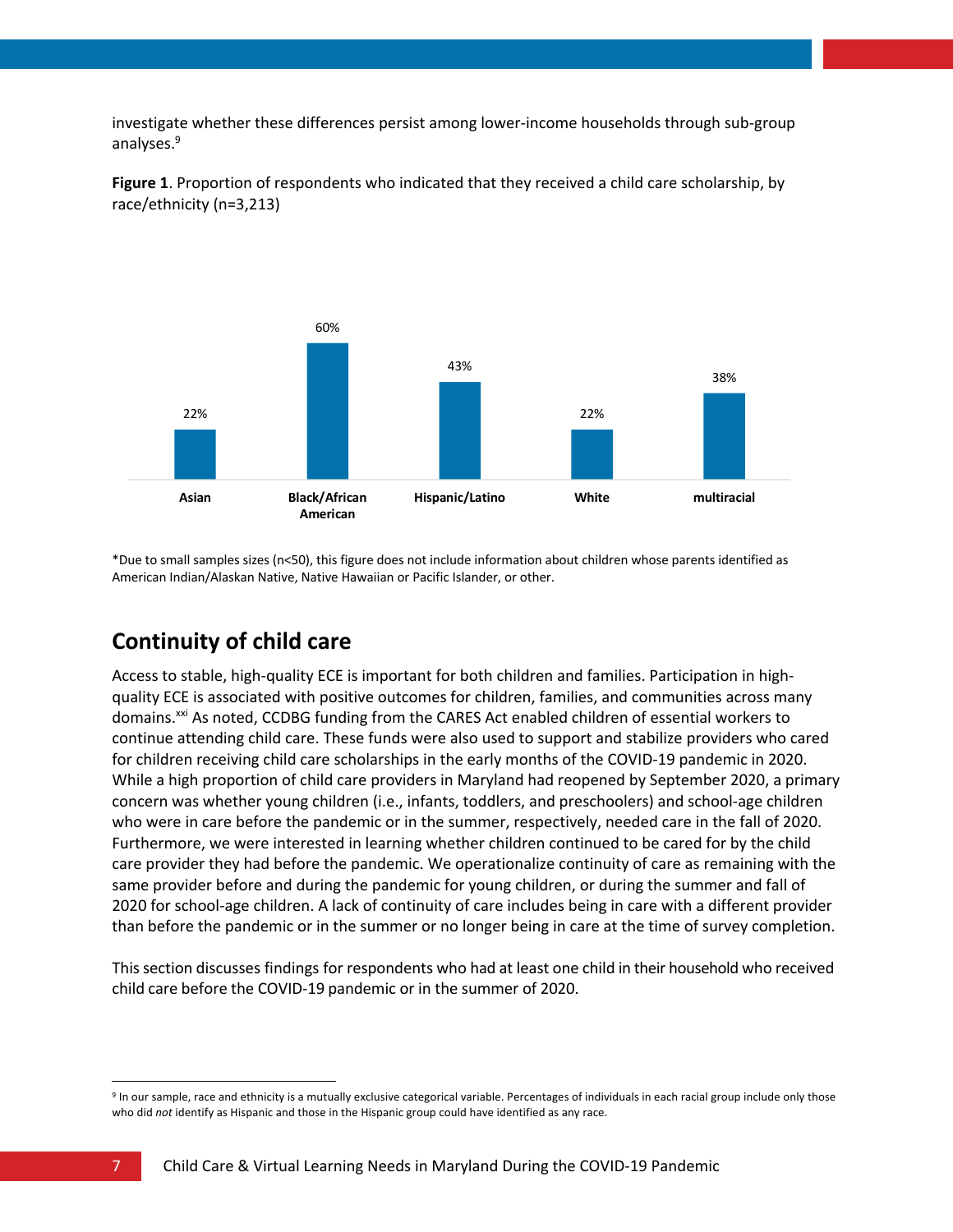#### **The majority of children were able to stay with their primary caregiver during the pandemic.**

Nearly three quarters of young children (ages 0-5 years) remained with their primary provider during the COVID-19 pandemic. <sup>10</sup> Survey respondents were not asked if they had any gaps in use of their primary child care provider since the pandemic began.

Regardless of household scholarship receipt or race/ethnicity, the vast majority of school-age children who needed care before, during, and/or after school hours continued receiving care from the same provider during the school year as during

Regardless of household scholarship receipt or race/ethnicity, the vast majority of school-age children who needed care before, during, and/or after school hours continued receiving care from the same provider during the school year as during the summer.

the summer. More than three quarters  $(81\%)^{11}$  of school-age children who were in child care in the summer of 2020 continued to be cared for by the same provider in the fall.<sup>12</sup>

#### **Continuity of care was higher among families that received a child care scholarship than among families that did not.**

As shown in Figure 2, young children in households that received a child care scholarship remained with their primary care provider during the COVID-19 pandemic at higher ratesthan young children in households that did not receive a scholarship (84% compared to 68%). Compared to young children in households that received a child care scholarship, young children in households that did *not* receive a child care scholarship experienced higher rates of changes in care such asswitching to a new provider (18% compared to 11%) or not being in care (14% compared to 6%) during the COVID-19 pandemic. <sup>13</sup>

 $10$  This percentage is based on a sample of 2,594 respondents who had a child in child care before the COVID-19 pandemic.

<sup>&</sup>lt;sup>11</sup> This percentage is based on a sample of 1,786 school-age children who were in child care before the pandemic.

 $12$  We are unable to report on the percentage of school-age children who were in care with a new provider or had left care during the pandemic due to limitations in the survey structure.

<sup>&</sup>lt;sup>13</sup> Only parents with a child currently receiving a scholarship and/or in licensed child care in fall 2020 were invited to complete the survey. Therefore, the 14% of children in households that *did not* receive a scholarship and who were no longer in care likely resided in the same household as a child who *was* in child care at the time of the survey.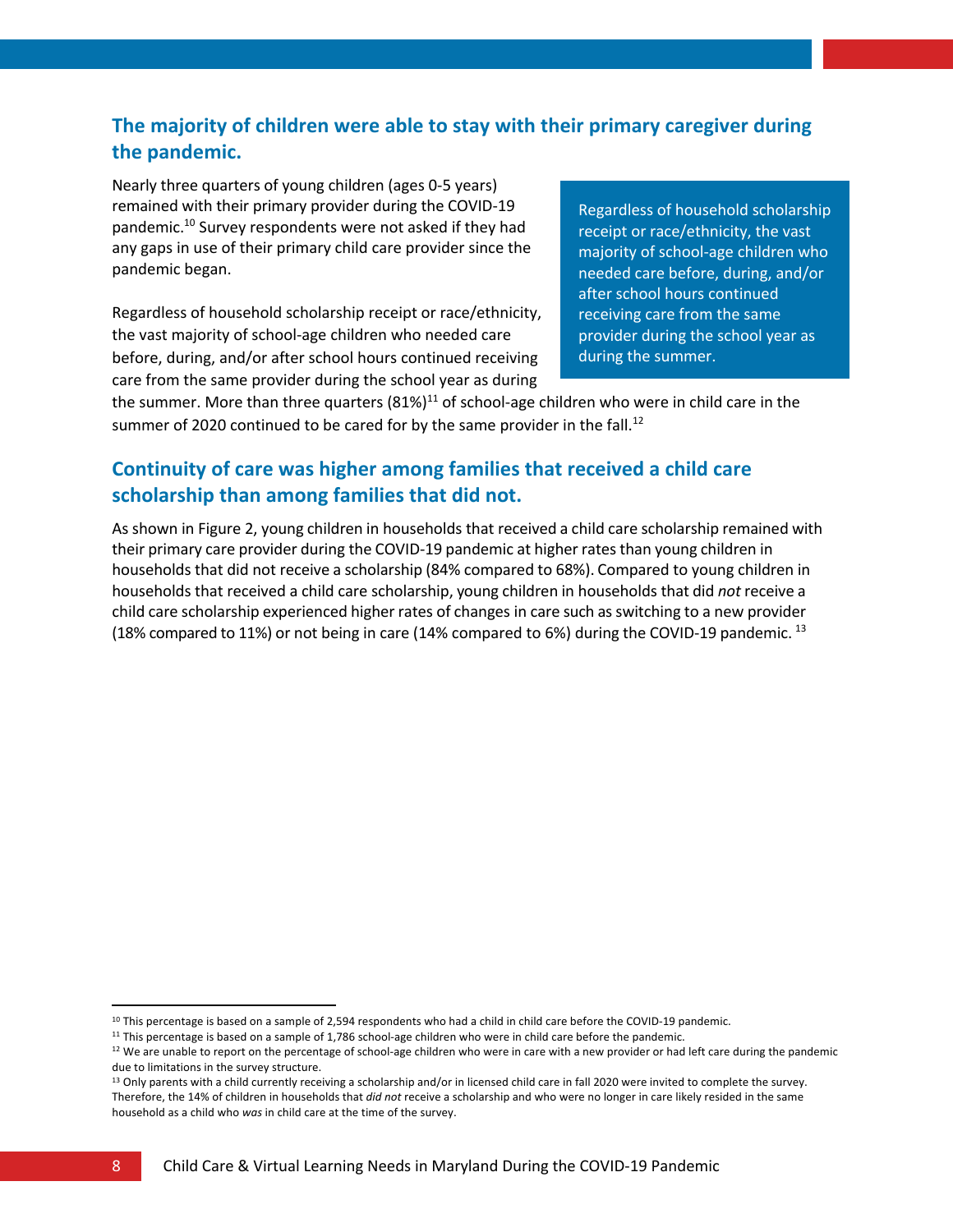**Figure 2**. Percentage of young children who remained with the same provider during the pandemic by scholarship receipt (n of young children in households with a scholarship=1,050; n of young children in households without a scholarship=1,472)



School-age children from households that received a scholarship also remained with the same provider at higher rates than school-age children from households that did not receive a scholarship. Specifically, most (89%)<sup>14</sup> schoolage children from households that received a child care scholarship remained with the same provider from the summer to fall, compared to about two thirds  $(68\%)^{15}$  of those in households that did not receive a scholarship.

Young children in households that received a child care scholarship remained with their primary care provider during the COVID-19 pandemic at higher rates than young children in households that did not receive a scholarship (84% compared to 68%).

#### **Among young children in households that did not receive a child care scholarship, continuity of care varied by race and ethnicity.**

Figure 3 shows how continuity of care varied by race and ethnicity for children in households without scholarships. Specifically, a lower percentage of children with Hispanic/Latino parents (45%) remained with the same provider during the pandemic than those with Black (63%), White (74%), and multiracial (68%) parents.

These racial/ethnic disparities were further examined among the subsample of lower-income families that did not receive a child care scholarship.<sup>16</sup> Among young children in households that did not receive a child care scholarship and reported a household income less than \$50,000, children with White parents (71%) remained with the same child care provider during the pandemic at higher rates

<sup>&</sup>lt;sup>14</sup> This percentage is based on a sample of 1,080 school-age children who were in a household that received a scholarship and were in child care before the pandemic.

<sup>15</sup> This percentage is based on a sample of 642 school-age children who were in a household that did *not* receive a child care scholarship and were in child care before the pandemic.

<sup>16</sup> As noted earlier, we did not adjust for multiple comparisons due to small sample sizes (e.g., *n*=266 for this analysis) and the heightened risk of false negatives; differences noted here (and throughout) were significant at *p*<.05.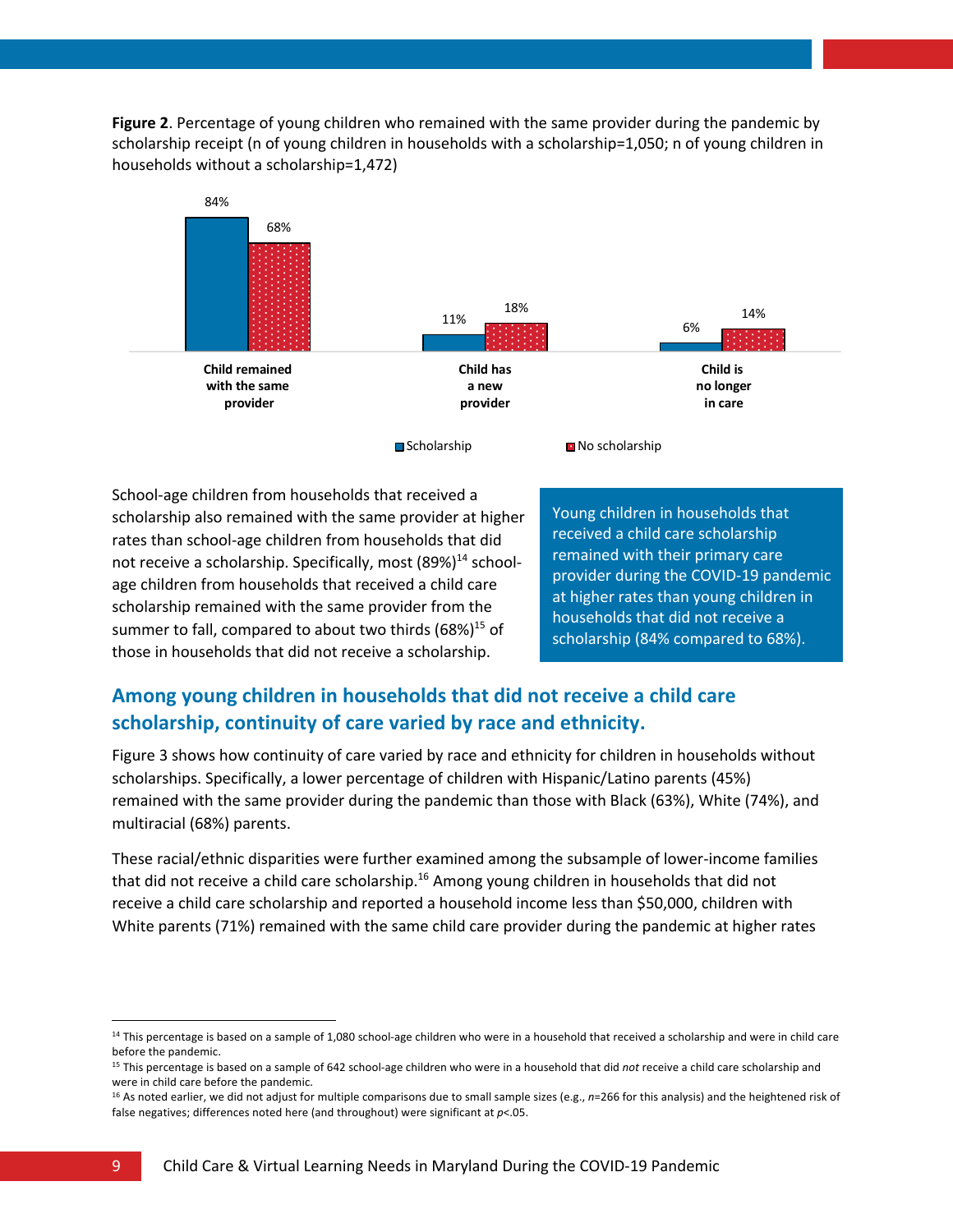than children with Black (55%), Hispanic/Latino (44%), or multiracial (40%) parents.<sup>17</sup>

Analyses also examined the percentage of children in households that did not receive a scholarship who were in care with a new provider during the pandemic than before the pandemic (see Figure 3). A higher percentage of children with Hispanic/Latino parents (26%) were receiving care from a new provider during the pandemic than children with White parents (18%) and children with Black parents (12%).

Figure 3 also shows the percentages of children in households that did *not* receive a scholarship who were in child care before the pandemic but were no longer in care at the time of the survey. Twentynine percent of young children with Hispanic/Latino parents and 26 percent of young children with Black parents were not in care during the pandemic compared to 10 percent of children with multiracial parents and 8 percent of children with White parents.<sup>18</sup>

Among families with a household income less than \$50,000 and who did *not* receive a child care scholarship, a higher percentage of young children with Hispanic/Latino parents (36%) and Black parents (35%) were no longer receiving child care at the time of the survey compared with just 13 percent of children with White parents.<sup>17</sup>

The racial and ethnic differences in continuity of care evident among families who did not receive a child care scholarship are further considered in the discussion section of this brief.

**Figure 3**. Continuity of care for young children in families that did not receive a scholarship, by parents' race/ethnicity (n=1,426)



\*Due to small samples sizes (n<50), this figure does not include information about children whose parents identified as American Indian/Alaskan Native, Asian, Native Hawaiian or Pacific Islander, or other.

<sup>17</sup> These percentages are based on a sample of 266 young children who were in a household that did *not* receive a scholarship and had a household income less than \$50,000. In addition, these 266 children were in child care before the pandemic.

<sup>18</sup> Respondents reported whether they received a child care scholarship rather than whether each of their children received a child care scholarship. Thus, the children in households that *did not* receive a scholarship and who were not in care at the time of the survey likely resided in the same household as a child who *was* in child care, because only families with a child currently in licensed child care (with or without a scholarship) could have responded to the survey based on the survey's recruitment techniques.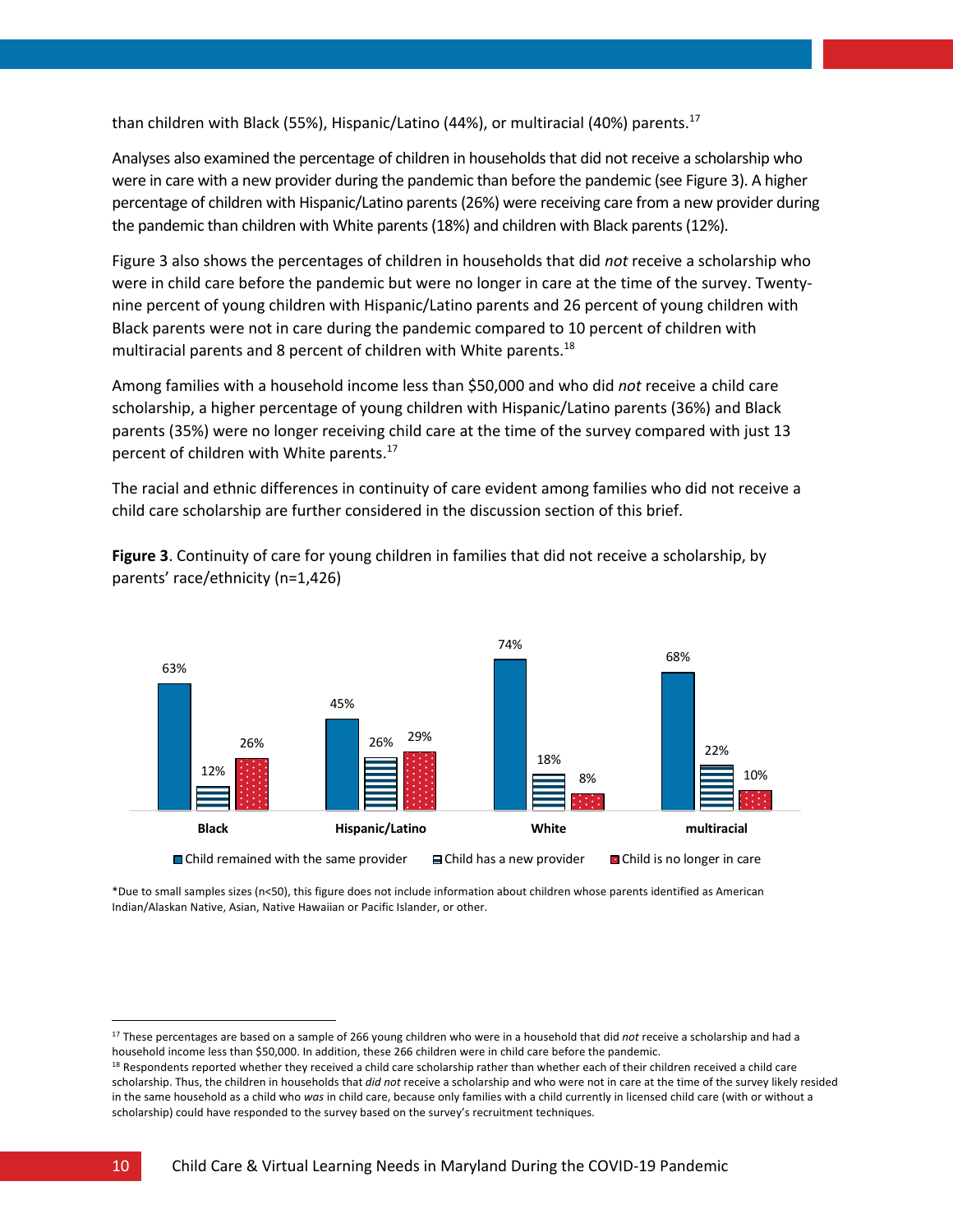### **Affordability of child care**

Given providers' increased expenses to provide care during the pandemic, we were interested in learning whether child care fees increased, decreased, or stayed the same during the COVID-19 pandemic for children who remained with the same provider.

For many families, the prevalence of virtual learning for school-age children resulted in a need for school-age child care during school hours. The additional hours of school-age care needed by families during the pandemic could have potentially increased child care expenses for families – even among families receiving child care scholarships. This is because Maryland provided part-day (i.e., before and/or after school hours) scholarships for school-age children as they normally would during the school year, despite school-age children potentially needing additional hours of care during the school day for supporting virtual learning while their parents worked.

#### **For most young children who were still cared for by the same primary care provider, child care expenses stayed the same during the pandemic as they were before the pandemic.**

Generally, families with young children did not experience a change in out-of-pocket child care costs during the pandemic**.** The majority (79%) of young children with the same provider during the pandemic had a provider whose fees stayed the same.<sup>19</sup> Respondents in households that received a scholarship were more likely than respondents in households that did not receive a scholarship to report increases in child care costs for young children (26% compared to 16%).

### **Two thirds of respondents who received a child care scholarship reported that the scholarship did not sufficiently cover school-age care expenses during the school day.**

Of those who had at least one school-age child who was learning virtually (part-time or full-time) during the 2020- 2021 school year and needed care during the school day, two thirds  $(66%)^{20}$  said that the scholarship was not enough to cover the cost of care during the school day for at least one child. It is not surprising that a high percentage of survey respondents reported that they were unable to pay for care during school day hours given that scholarships for school-age children were part-day

Respondents with a young child in households that received a scholarship were more likely than respondents in housholds that did not receive a scholarship to report increases in child care costs for young children (26% compared to 16%).

scholarships and only intended to assist with child care before and/or after standard school day hours.

<sup>&</sup>lt;sup>19</sup> This percentage is based on a sample of 1,254 children who were in child care before the COVID-19 pandemic and were in care with the same provider at the time of survey completion.

<sup>&</sup>lt;sup>20</sup> This percentage is based on a sample of 673 households that received a scholarship and had at least one school-aged child who needed care during the school day.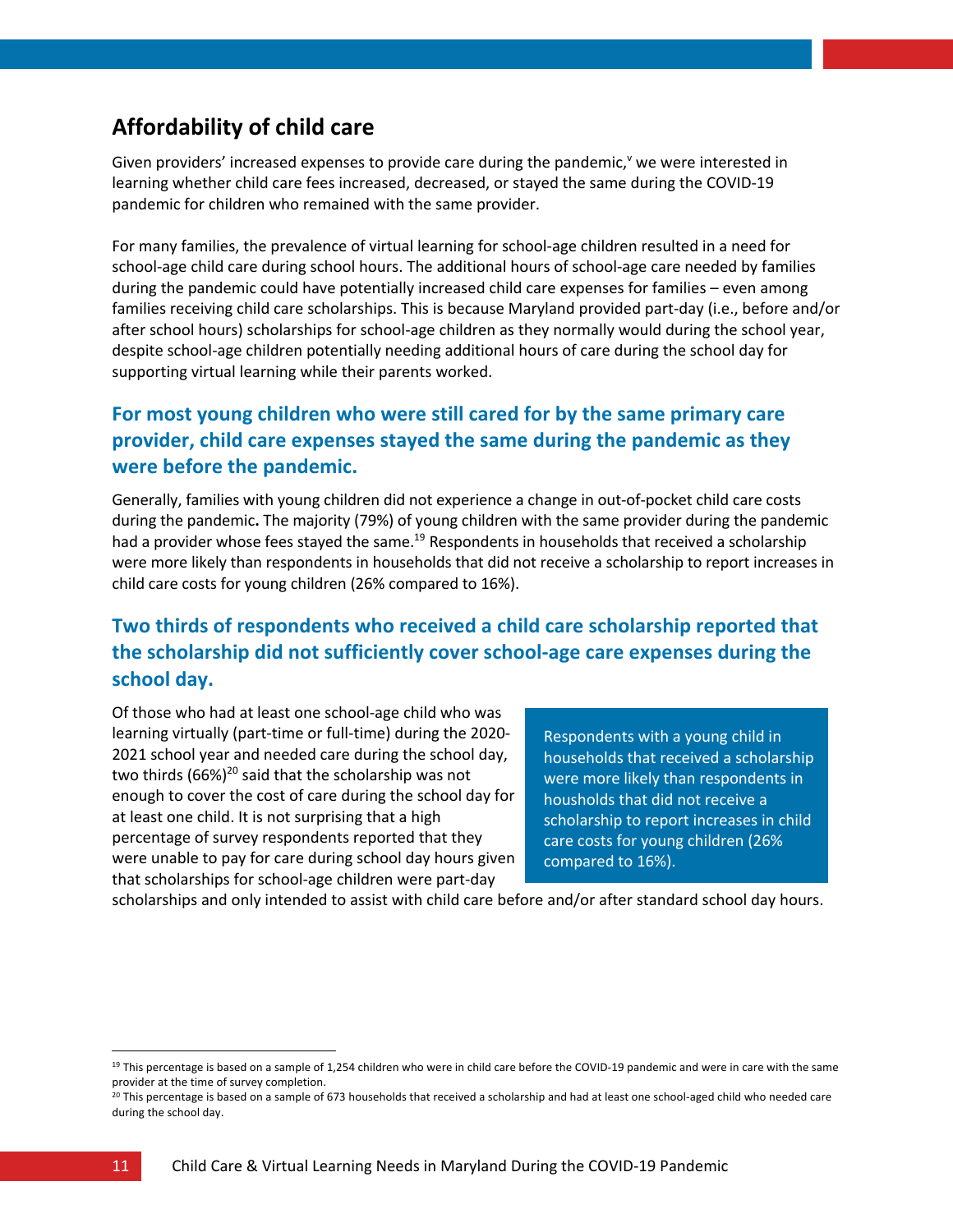#### **More than half of respondents reported they could not afford child care costs for at least one school-age child.**

Of all households with at least one school-age child (with and without child care scholarships) that reported needing child care during the school day, the majority  $(62\%)<sup>21</sup>$  reported that they could not afford child care costs for at least one school-age child. Respondents who received a scholarship were more likely than respondents who did not receive a scholarship to report that they were unable to pay the fees for school-age care during the school day (72% compared to 48%).

Respondents who received a scholarship were more likely than respondents who did not receive a scholarship to report an inability to pay the fees for school-age care during the school day (72% compared to 48%).

### **Between two thirds and three quarters of Black, Hispanic/Latino, and multiracial**  parents reported that they could not afford<sup>22</sup> to pay the out-of-pocket costs for **school-age care, compared to about two out of five White parents.**

More than two thirds of Black (72%), Hispanic/Latino (74%), and multiracial (69%) respondents reported that they could not afford the out-of-pocket fees of child care for school-age children during the school day. In contrast, about two out of five (39%) White respondents reported that they could not afford to pay for care for one or more school-age child (see Figure 4). Racial disparities persisted in the lowerincome sample. Specifically, among respondents who reported a household income less than \$50,000, Black (76%), Hispanic/Latino (80%), and multiracial (87%) respondents reported that they could not afford to pay out-of-pocket fees for school-age care during the school day at higher rates than White  $(61%)$  respondents.  $^{23}$ 

**Figure 4.** Percentage of respondents reporting they could not afford out-of-pocket child care fees for one or more school-age children (n=1,225)



\* Due to small samples sizes (n<50), this figure does not include information about children whose parents identified as American Indian/Alaskan Native, Asian, Native Hawaiian or Pacific Islander, or other.

 $^{21}$  This percentage is based on a sample of 1,327 households that reported needing care for one or more children during the school day. It does not necessarily follow that all these households were *using* care for their children.

<sup>&</sup>lt;sup>22</sup> These findings are based on responses to the survey question "Are you able to pay the out-of-pocket costs for care during the school day?" <sup>23</sup> These percentages are based on a sample of 860 respondents who had at least one school-age child who needed care during the school day and reported a household income less than \$50,000.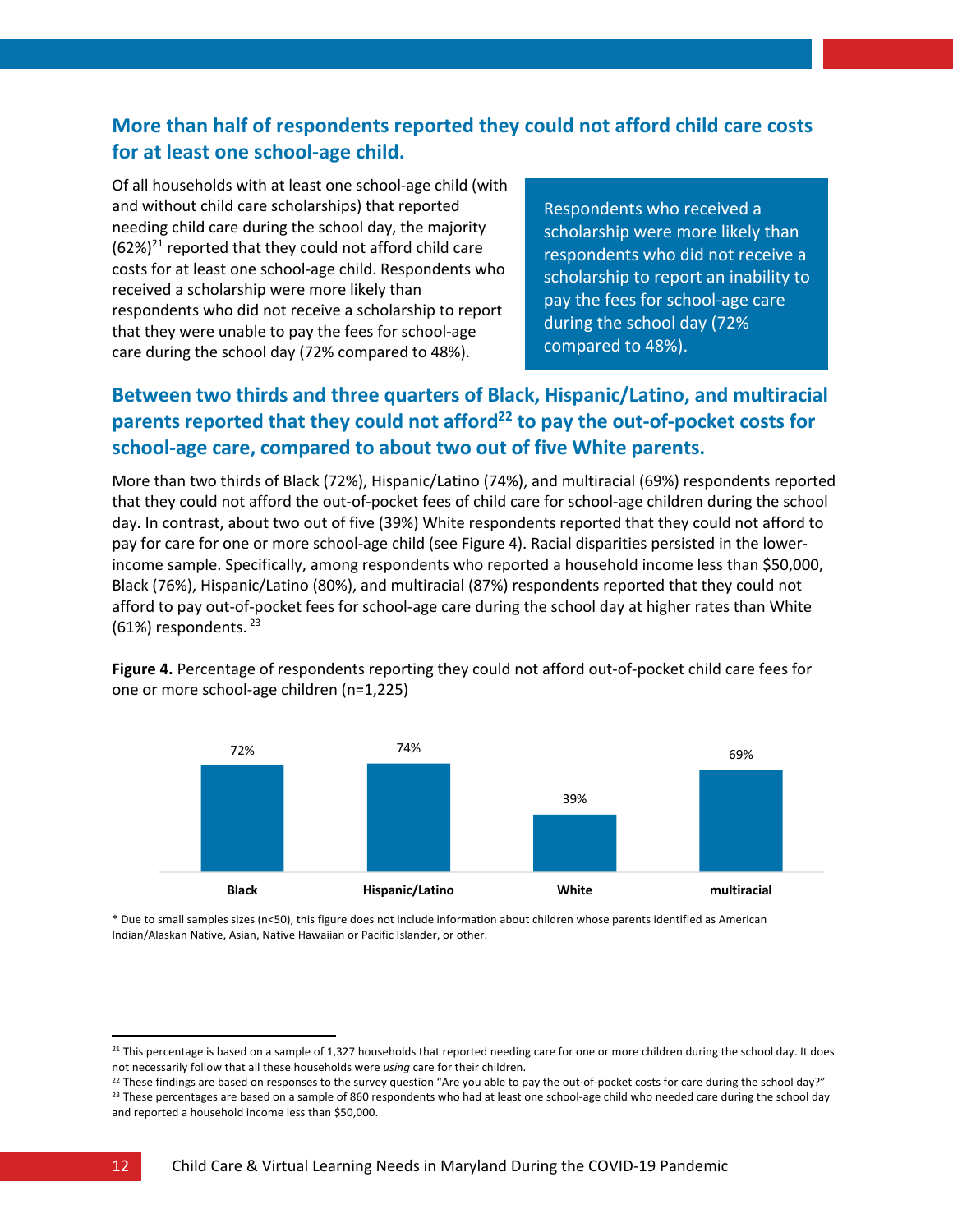# **Summary and Implications**

This final section of the research brief summarizes the key findings related to continuity of care, cost of care, and racial differences in continuity and affordability of care. We also offer suggestions Maryland might consider in its efforts to improve access to and affordability of early child care for all families.

### **Continuity of child care**

The majority of young children and school-age children in our sample of families in Maryland remained with the same provider during the pandemic that they used before the pandemic or during the summer of 2020. Children with child care scholarships remained with the same provider at higher rates than children without scholarships. The high proportion of children who remained with their primary care provider during the pandemic, particularly the high proportion of children receiving child care scholarships, suggests that increased CCDBG funding from the CARES Act (2020) helped child care providers remain open, especially those serving families receiving scholarships. The additional \$10 billion in CCDBG funding from the COVID-19 relief legislation in December 2020 and the \$39 billion in CCDBG funding through the American Rescue Plan (2021) is intended to help states promote children's continuity of care. While our survey results show a high rate of continuity with the same provider, especially for children receiving a child care scholarship, parents of children who were still attending care may have been more likely to complete the survey than those with a child enrolled but not attending care.<sup>24</sup>

Among families that did not receive a child care scholarship, the proportion of families that reported having children in care with the same provider, in care with a new provider, or not in care during the pandemic varied by race/ethnicity.<sup>25</sup> These differences persisted when looking only among a subsample of households with an income less than \$50,000. An examination of the reasons why children were not in care or were in care with a new provider suggested that the most common reason was because their previous provider closed.<sup>26</sup> Still, the racial differences in percentages of children not in care or in care with a new provider align with other research that suggests that even before the pandemic, Black, Hispanic/Latino, and indigenous families were more likely to face an inadequate supply of licensed child care and that Black and multiracial parents experience child care-related job disruptions—such as quitting a job, not taking a job, or greatly changing their job—due to problems with child care at nearly twice the rate of White parents.<sup>xxii</sup>

The persistence of racial differences in continuity of care during the pandemic, even within a lowerincome sample, could reflect higher rates of job loss among Black and Hispanic/Latino adults than White adults during the pandemic.<sup>xxiii</sup> In our sample, higher rates of Black and Hispanic/Latino respondents reported that an adult in their household was working fewer hours, furloughed, had lost a job, or had quit a job than White respondents. Similarly, other factors associated with structural racism involved in

<sup>&</sup>lt;sup>24</sup> Administrative records cannot be used to validate our findings because MSDE's COVID-19 policies allowed children with a scholarship to remain enrolled with their providers, even if the children had stopped attending during the pandemic; providers were then reimbursed for all enrolled children with a scholarship.

<sup>&</sup>lt;sup>25</sup> As noted earlier, respondents reported on whether they received a child care scholarship rather than whether each of their children received a child care scholarship. Thus, the children in households that *did not* receive a scholarship who were not in care at the time of the survey likely resided in the same household as a child who *was* in child care, as only families with a child currently in licensed child care (with or without a scholarship) could have responded to the survey based on the survey's recruitment techniques.

<sup>&</sup>lt;sup>26</sup> This examination did not involve testing for statistical significance due to the small subsample of parents who were asked to share the reasons for changes in child care arrangements during the pandemic—namely, those respondents whose child(ren) did not remain in care with their previous provider and who did not receive a scholarship.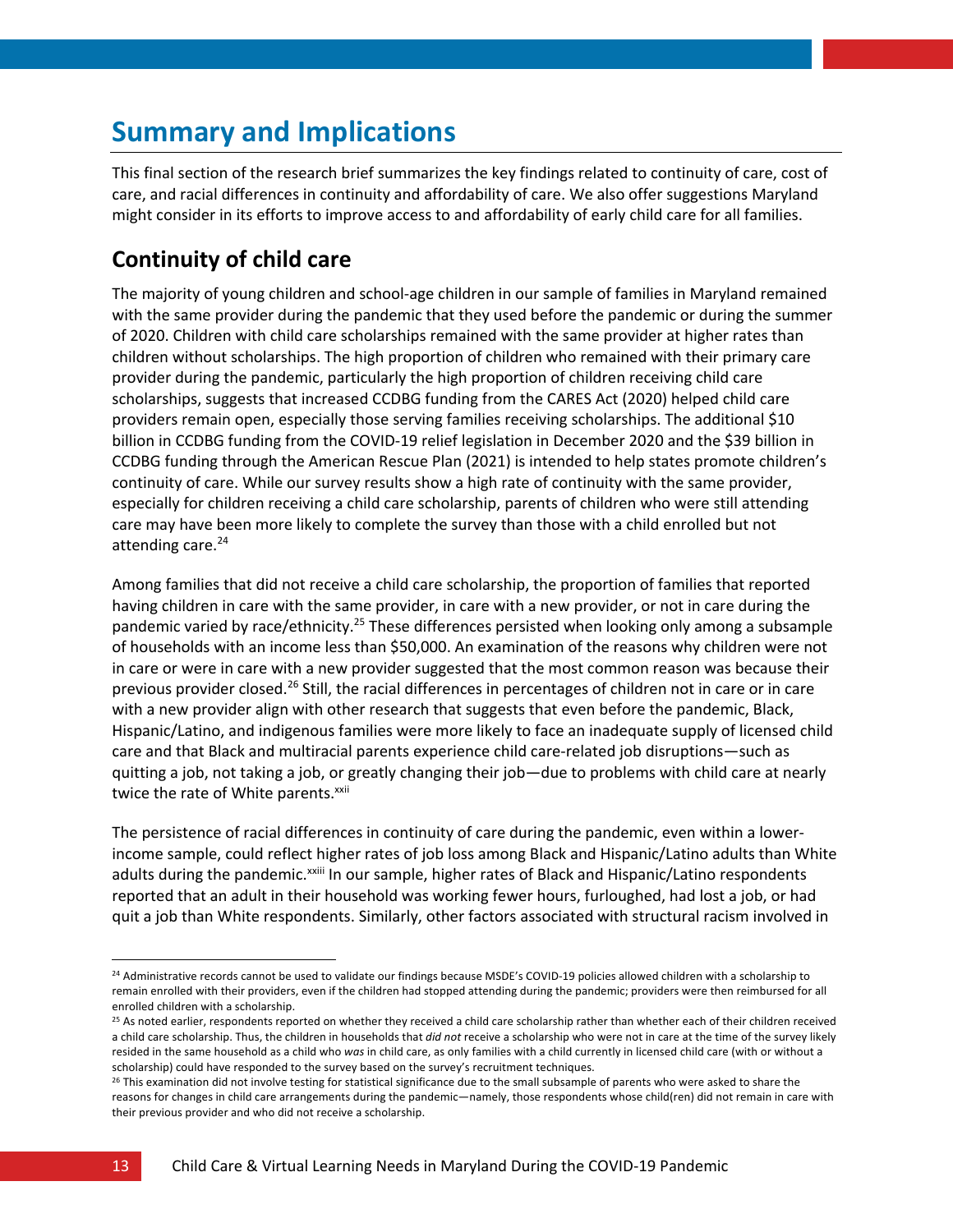how families experienced the COVID-19 pandemic may explain the racial differences observed in continuity of care in this survey. For example, we know that Hispanic/Latino and Black households historically have disproportionately experienced housing insecurity, and they continued to do so during the COVID-19 pandemic.<sup>xxiv, xxv</sup> We also know that housing instability can contribute to discontinuity of child care for young children.<sup>xxvi</sup>

Although it is difficult to determine the exact reasons for the racial differences identified in this survey,<sup>27</sup> the finding that families of color were more likely to experience instability in child care when they were not receiving a child care scholarship suggests that Maryland should examine and address the barriers to access to child care assistance for families of color, including removing administrative hurdles for parents and increasing consumer education about child care quality and the child care scholarship system. xxvii

# **Affordability of child care**

Respondents reported that the scholarship funds they received for their school-age children were not enough to cover child care during the school day. More than half of households reported having a difficult time affording out-of-pocket school-age care costs, but a much higher percentage of those who received a scholarship reported that they could not afford care compared to those who did not receive a scholarship. It is evident that families in Maryland, particularly those receiving child care scholarships, needed additional financial support to cover the cost of child care for school-age children while they were learning virtually. Although many children have returned to in-person learning or a hybrid of virtual and in-person learning, Maryland should consider providing additional financial support by either offering full-day scholarships for school-age children or extending the hours of care the scholarship covers when schools operate fully remotely or in a hybrid model.

There were substantial racial differences in whether respondents could afford school-age child care costs. Black, Hispanic/Latino, and multiracial respondents more frequently reported that they could not afford to pay for care during the school day than did White respondents. Black, Hispanic/Latino, and multiracial respondents were more likely to report lower household incomes than White respondents and were more likely to receive a child care scholarship than White and Asian respondents. As noted previously, the part-day scholarships for school-age children did not cover the cost of child care during the school day. Racial disparities in household income and affording child care go hand in hand and further highlight racial disparities in economic opportunities and access to child care.<sup>xxviii</sup> In addition to extending the hours of care paid for by scholarships if schools operate remotely or in a hybrid model for the 2021-2022 school year, Maryland can work to ensure that families are aware of other financial benefits they are eligible to receive and resources available to them that might help off-set child care costs. For instance, the Child Tax Credit, expanded by the American Rescue Plan, is based on child eligibility and has no minimum earnings requirement.<sup>xxix</sup>

<sup>&</sup>lt;sup>27</sup> While further analyses of the survey data are possible, the survey does not permit us to evaluate all the possible hypotheses for these emergent racial patterns.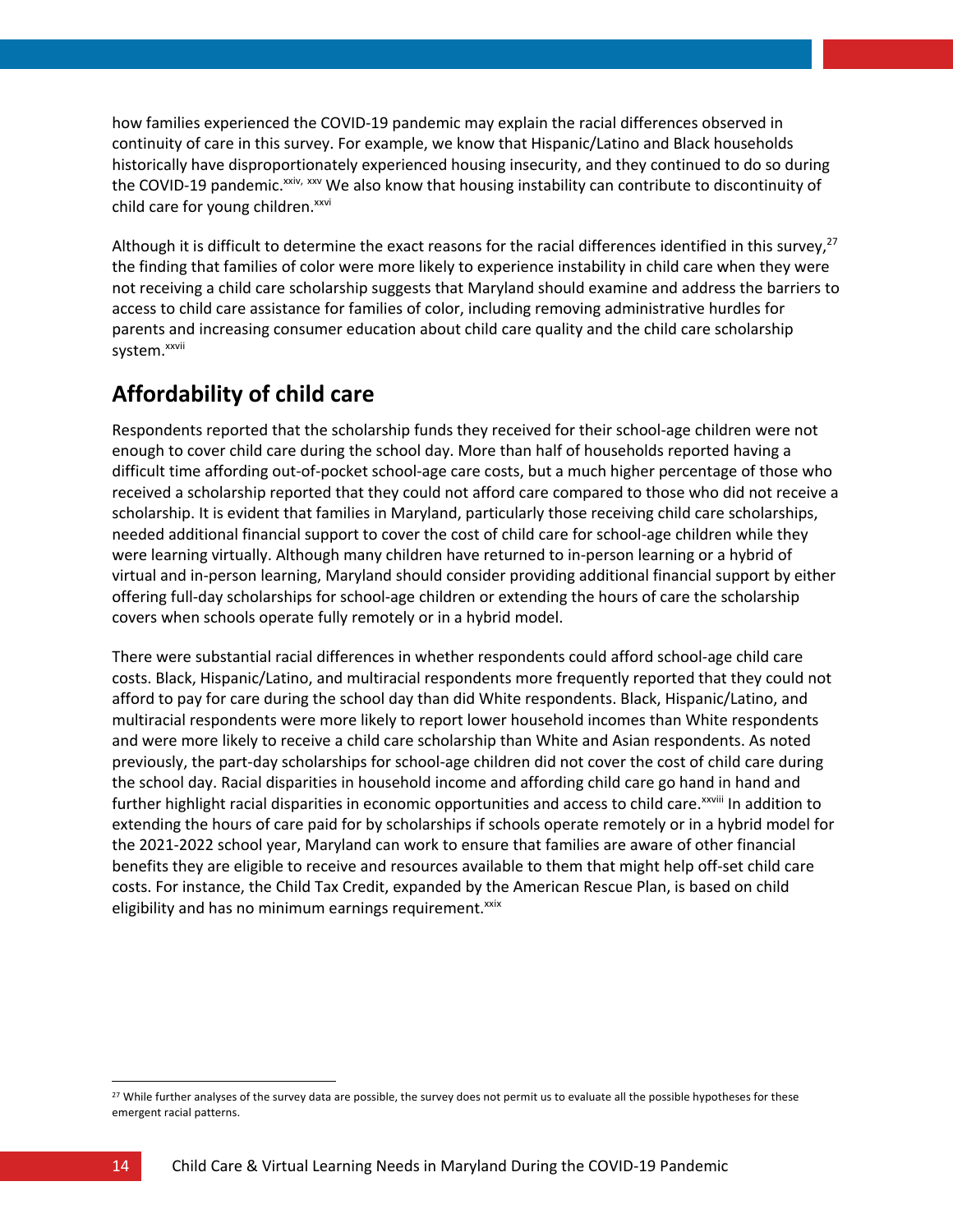# **References**

- <sup>i</sup> Ruprecht, K., Elicker, J., & Young Choi, J. (2016). Continuity of care, caregiver-child interactions, and toddler social competence and problem behaviors. *Early Education and Development, 27*(2), 221-239.
- ii McMullen, M. B. (2017). Continuity of care with infants and toddlers. *Infants and Toddlers Exchange, January/February 2017,* 46-50.
- iii National Association for the Education of Young Children (2020). Am I Next? Sacrificing to Stay Open, Child Care Providers Face a Bleak Future *Without Relief.* https://www.naeyc.org/sites/default/files/globally-shared/downloads/PDFs/our-work/public-policyadvocacy/naeyc\_policy\_crisis\_coronavirus\_december\_survey\_data.pdf
- iv Bipartisan Policy Center (2020). *Child Care in COVID-19: Another Look at Parents' Perspective.* https://bipartisanpolicy.org/download/?file=/wp-content/uploads/2020/08/MC-August-2020-Survey-Result-Webinar-FINAL.pdf
- <sup>v</sup> Cope, H., Weeldreyer, L., Egerton, L., Lent, D., Macsherry, C., Morrow, B., & Speck, F. (2021). *Caring in a time of pandemic: Will Maryland's child care survive Covid-19?* Maryland Family Network. https://www.marylandfamilynetwork.org/sites/default/files/2021- 02/2021%20MFN%20Caring%20During%20Covid%20%28bg%29%201.5%20Pages%20%281%29.pdf
- vi Office of Child Care (2020). *Summary of Child Care Provisions of Coronavirus Aid, Relief, and Economic Security Act or "CARES Act.*" https://www.acf.hhs.gov/occ/resource/summary-of-child-care-provisions-of-cares-act
- vii Bedrick, E. & Daily, S. (2020). *States Are Using the CARES Act to Improve Child Care Access during COVID-19*. (Research Brief). Bethesda, MD: Child Trends. https://www.childtrends.org/publications/states-are-using-the-cares-act-to-improve-child-care-access-during-covid-19
- viii Bipartisan Policy Center (2021). *Maryland's Response to COVID-19: Child Care Actions.* https://bipartisanpolicy.org/download/?file=/wpcontent/uploads/2021/02/Maryland.pdf
- ix S. Hicks, personal communication, August 3, 2021.
- <sup>x</sup> Perneger, T. V. (1998). What's wrong with Bonferroni adjustments. *BMJ, 316*, 1236-1238. doi: 10.1136/bmj.316.7139.1236
- xi U.S. Census Bureau (2020). *County Population Totals: 2010 – 2019.* https://www.census.gov/data/datasets/time-series/demo/popest/2010scounties-total.html
- xii U.S. Census Bureau. *QuickFacts.* https://www.census.gov/quickfacts/fact/table/baltimorecitycountymaryland,princegeorgescountymaryland/PST040219
- xiii United Way of the National Capital Area. *US States with the Most Essential Workers.* [https://unitedwaynca.org/stories/us-states-essential](https://unitedwaynca.org/stories/us-states-essential-workers/)[workers/](https://unitedwaynca.org/stories/us-states-essential-workers/)
- xiv Statistical Atlas. (2018, September 4). *Household income in Maryland.* Statistical Atlas. https://statisticalatlas.com/state/Maryland/Household-Income#figure/household-income-distribution-by-race
- xv CFED (2017). *The racial wealth divide in Baltimore*. https://prosperitynow.org/files/resources/Racial\_Wealth\_Divide\_in\_Baltimore\_RWDI.pdf
- xvi Poverty & Race Action Council (2005). An analysis of the *Thomson vs. HUD* decision. http://www.prrac.org/pdf/ThompsonAnalysis.pdf
- xvii Menendian, S., Gailes, A., & Gambhir, S. (2021). *The Roots of Structural Racism: Twenty-First Century Racial Residential Segregation in the United States.* Berkeley, CA: Othering & Belonging Institute. https://belonging.berkeley.edu/roots-structural-racism.
- xviii Rothstein, R. (2017). *The color of law: a forgotten history of how our government segregated America*. Liveright.
- xix Bradley, C. L., & Renzulli, L. A. (2011). The complexity of non-completion: Being pushed or pulled to drop out of high school. *Social Forces, 90*, 521–545. doi:10.1093/ sf/sor003.
- xx LaVeist, T. A. (2005). Disentangling race and socioeconomic status: A key to understanding health inequalities*. Journal of Urban Health: Bulletin of the New York Academy of Medicine, 82*(2), Supplement 3. doi: 10.1093/jurban/jti061.